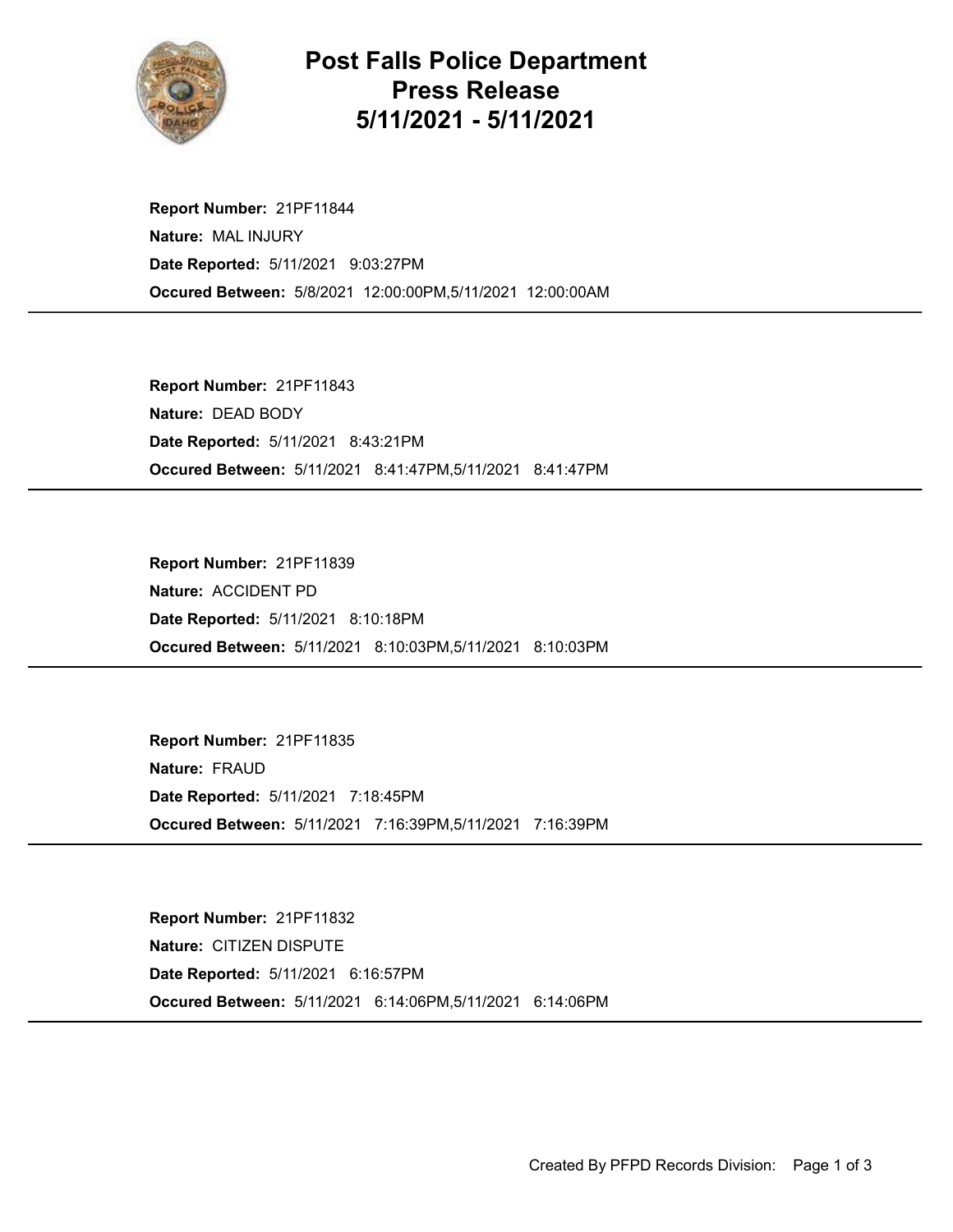Occured Between: 5/11/2021 4:56:52PM,5/11/2021 4:56:52PM Report Number: 21PF11821 Nature: DRUGS Date Reported: 5/11/2021 4:57:09PM

Occured Between: 10/1/2020 12:00:00PM,5/9/2021 5:30:00AM Report Number: 21PF11817 Nature: STALKING Date Reported: 5/11/2021 4:18:08PM

Occured Between: 5/11/2021 11:30:39AM,5/11/2021 11:30:39AM Report Number: 21PF11787 Nature: TOBACCO PROBLEM Date Reported: 5/11/2021 11:31:29AM

Occured Between: 5/11/2021 11:02:43AM,5/11/2021 11:02:43AM Report Number: 21PF11785 Nature: AGENCY ASSIST Date Reported: 5/11/2021 11:02:43AM

Occured Between: 5/11/2021 9:06:18AM,5/11/2021 9:06:18AM Report Number: 21PF11774 Nature: TOBACCO PROBLEM Date Reported: 5/11/2021 9:07:10AM

Occured Between: 5/11/2021 9:04:59AM,5/11/2021 9:04:59AM Report Number: 21PF11773 Nature: FORENSIC EXAM Date Reported: 5/11/2021 9:04:59AM